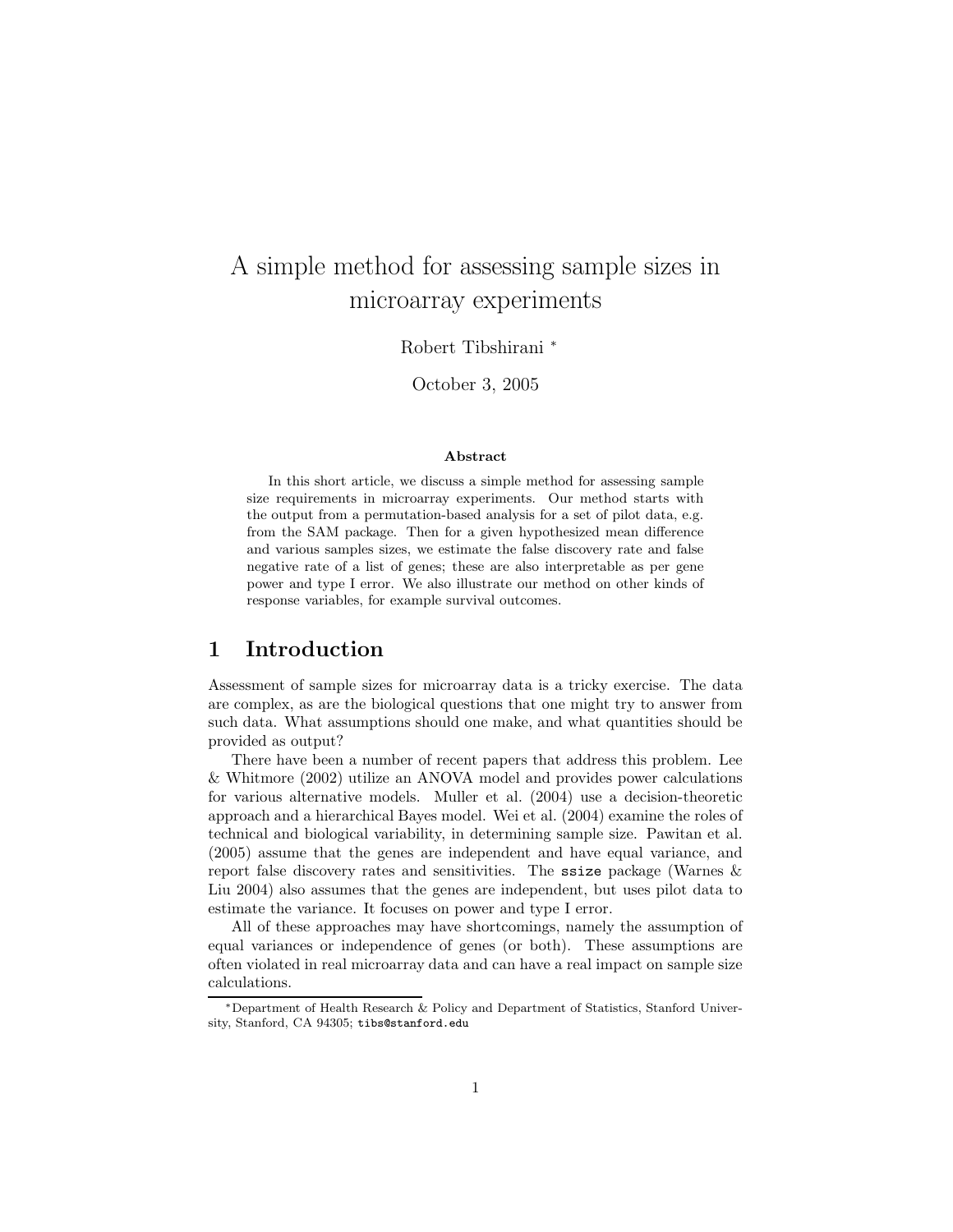rows represent the true state of the population and the columns are the result a data-based decision rule.  $\mathbf{I}$ Called Called

Table 1: Possible outcomes from m hypothesis tests of a set of genes. The

|          | Сапес           | Сапес       |                |
|----------|-----------------|-------------|----------------|
|          | Not Significant | Significant | Total          |
| Null     |                 |             | m <sub>0</sub> |
| Non-null |                 |             | m <sub>1</sub> |
| Total    | $m - R$         |             | $m_{\rm c}$    |

We avoid these assumptions in our proposal. We start with the output from a permutation-based analysis for a set of pilot data. From this we estimate the standard deviation of each gene, and the overall null distribution of the genes. Then for a given hypothesized mean difference, we estimate the false discovery rate (FDR) and false negative rate (FNR) of a list of genes. Many authors now favor the FDR over the family-wise error rate (FWER) as the appropriate error measure for microarray studies. The latter is the probability of at least one false positive call, given that we expect many false positive calls among thousands of genes, the FWER does not seem to be as relevant.

Since the calculation is based on the gene scores from permutations of the data, the correlation in the genes is accounted for. Use of the permutation distribution avoids parametric assumptions about the distribution of individual genes. And by working with the scores rather than the raw data, we avoid the difficult task of simulating new data from a population having a complicated (and unknown) correlation structure.

We provide interpretation of our results both in terms of FDR and FNR, and in terms power and type I error. Our proposal is implemented in the current version of the SAM package (Chu et al. 2002)

Our main focus is on microarray experiments for determining which genes are differentially expressed across two different experimental conditions, like treatment versus control. However our approach is also applicable to other settings, for example studies that correlate survival time with gene expression.

## 2 The proposed method

First we need some definitions. Table 1 summarizes the outcomes of  $m$  hypothesis tests on a set of m genes.

We have FDR =  $V/R$  and FNR =  $T/(m - R)$ , power =  $S/m_1$  and type 1 error  $= V/m_0$ . For simplicity, for assessing sample sizes we choose our rule so that the number of genes called significant  $(R)$  is the same as the number of non-null genes in the population  $(m_1)$ . This implies that  $1 - power = FDR$ and type I error=FNR. Hence conveniently, the FDR can be interpreted as one minus the power per gene, and similarly for the FNR.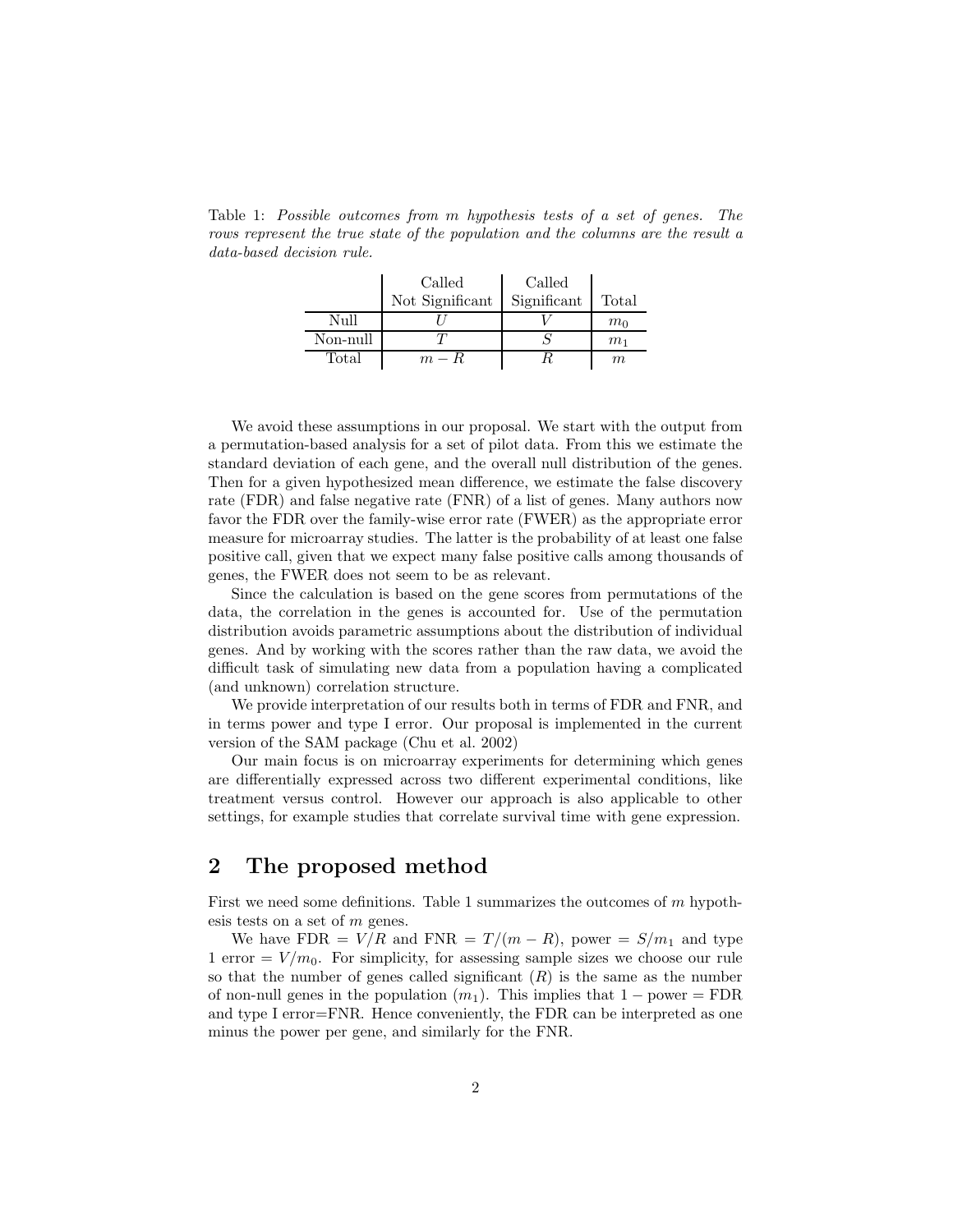Here are the details of the calculation for the two-class unpaired case (below we indicate changes necessary for other data types). Let  $x_{ij}$  be the expression for gene i in sample j;  $C_j$  is the set of indices for the  $n_j$  samples in group j, for  $j = 1$  or 2. The two-sample unpaired t-statistic is

$$
d_i = \frac{\bar{x}_{i2} - \bar{x}_{i1}}{s_i} \tag{1}
$$

where

$$
s_i = [(1/n_1 + 1/n_2) \{ \sum_{j \in C_1} (x_{ij} - \bar{x}_{i1})^2 + \sum_{j \in C_2} (x_{ij} - \bar{x}_{i2})^2 \} / (n_1 + n_2 - 2)]^{1/2}
$$

Note that this is the gene score used in the SAM method; see the Remark below regarding the exchangability constant. If  $\sigma_i$  is the true within-group standard deviation for gene i (assumed to be the same for each group), then  $s_i^2$ estimates

$$
var(\bar{x}_{i2} - \bar{x}_{i1}) = \sigma_i^2(1/n_1 + 1/n_2)
$$

Hence a shift of  $\delta$  units in one gene for each sample in group 2 causes an average increase in the score  $d_i$  of  $\delta/(\sigma_i\sqrt{1/n_1+1/n_2})$  (we assume that the proportion of samples in groups 1 and 2 remains the same as we vary the sample size). This suggests the following procedure for assessing sample sizes:

- 1. Estimate the null distribution of the scores, and the per gene standard deviation  $\sigma_i$ , by randomly permuting the class labels and recomputing the gene scores for the permuted data.
- 2. For k (the number of truly changed genes) running from (say) 10 to  $m/2$ , do the following:
	- $\bullet$  Sample a set of  $m$  scores from the permutation distribution of the scores
	- Add  $\delta/(\hat{\sigma}_i\sqrt{1/n_1+1/n_2})$  in class 2 to a randomly chosen set of k of these scores.
	- Find the cutpoint  $c$  equal to the  $k$ th largest score in absolute value
	- Estimate the FDR and FNR of the rule  $|d_i| > c$ . This is straightforward since we know which genes are truly non-null (they are the ones that were incremented above).
- 3. Repeat Step 2 B times and report the median result for each k. We also report the 10th and 90th percentiles of the FDR across the B permutations.

In our examples we use a relatively small number of repetitions  $(B = 20)$ ; this makes the procedure fast and gives sufficiently accurate estimates.

The results of this process provide information on how the FDR and FNR will improve if the sample size were to be increased. To get an idea of what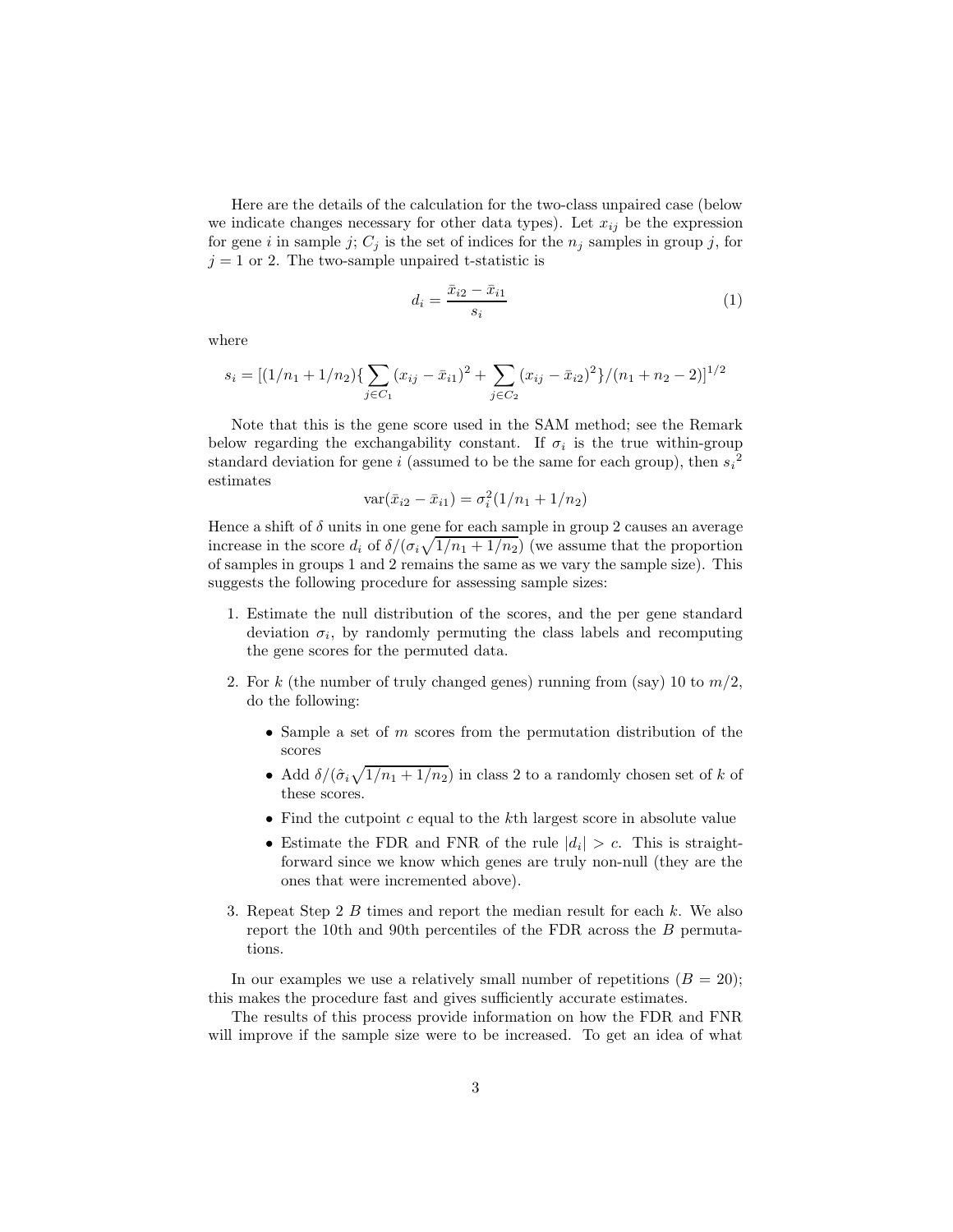values of the mean difference  $\delta$  are appropriate or reasonable, one can look at the values  $\bar{x}_{i2} - \bar{x}_{i1}$  among the significant genes in the pilot data.

This approach can be easily applied to other designs and other types of response parameters. For paired data, we take  $n_1 = n_2 = n/2$  (remember *n* is the total sample size). and all of the above recipe is the same. For one class data var =  $\sigma_i^2/n$ . For survival data with  $r_i$  equal to the numerator of the Cox score statistic, we assume that  $var(r_i) = \sigma_i^2/n$  and we interpret  $\delta$  relative to  $r_i$ . That is for example, if in our pilot data the genes that we call significant have  $|r_i| > 100$  (roughly), we might set  $\delta = 100$  in our sample size assessment.

**Remark**: In the SAM approach, the denominator  $s_i$  in the score (1) is replaced by  $s_i+s_0$ , where  $s_0$  is an exchangeability constant. It shrinks the scores of genes with expression near 0 (having  $s_0 \approx 0$ ).

### 3 An example

We generated some pilot data in two classes: there were a total of 1000 genes and 20 samples, with 10 samples in each of class. Each measurement was standard Gaussian (i.e. there was no difference between the groups in the pilot data). We ran a SAM permutation analysis, assuming the data are in a log base 2 scale and specifying a mean difference of  $log_2 2 = 1.0$ . This corresponds to a mean difference of 2 fold for class 1 versus class 2. The results are shown in Figure 1.

Remember that the quantity on the horizontal axis— number of genes refers to both the hypothesized number of truly non-null genes, and the number of genes called significant.

We see that, depending on the number of genes truly changed at 2-fold, the sample size should be increased to 60 or 100, in order to get the FDR down to 10% or 5%. The false negative rate is consistently low throughout, when  $n = 60$ or 100.

Does our approach provide accurate estimates of FDR and FNR? For the setup of the previous example, we estimated FDR and FNR directly from repeated simulations of data from the underlying model. The results are shown in Figure 2. Note the similarity between Figures 1 and 2. Of course with real data, the second method— generating data from the underlying model— would not be available, since the underlying model is unknown.

Figure 3 shows a second example. Here there are 20 samples, and 10 blocks of 100 genes, with genes having pairwise correlation 0.5 in in each block. The mean structure is the same as in the previous example. We see that the FDR and FNR curves are similar to those in Figure 1, but the 10% and 90% curves are much wider. With less certainty in the estimate, it would be advisable to take a large sample size to ensure a reasonably low FDR. This illustrates the importance of preserving the correlation structure of the genes, i.e. it is not safe to make the (unrealistic) assumption of independence between the genes.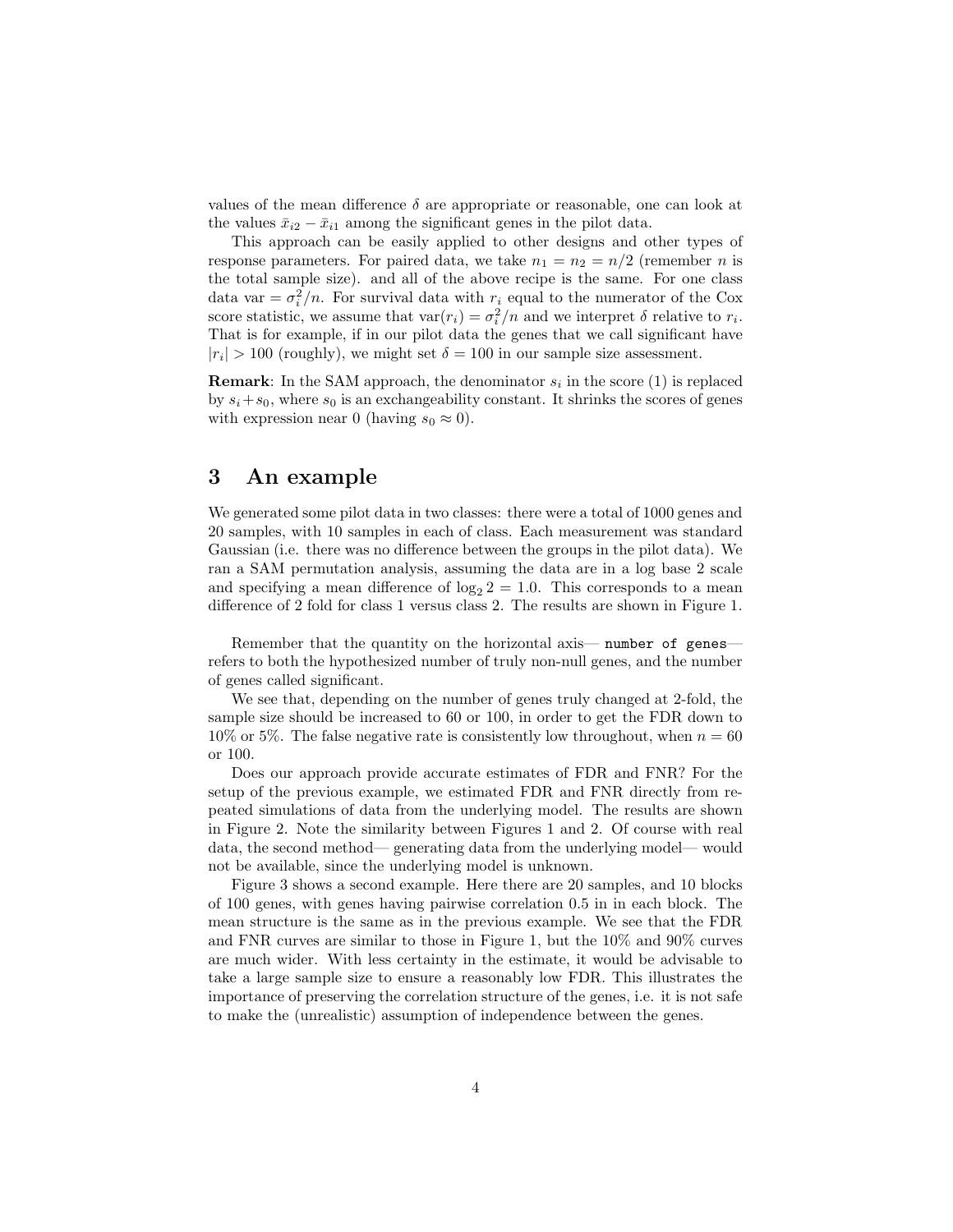

#### **Results for mean difference= 1**

Figure 1: Results for simulated data. The genes are generated independently. Each panel shows the estimated FDR and FNR (solid red and green curves) as well as the 10 and 90th percentiles, using the proposed method (remember that in our setup  $FDR=1$ power and FNR=type I error). A horizontal line is drawn at 0.05. The quantity on the horizontal axis— number of genes— refers to both the hypothesized number of truly non-null genes, and the number of genes called significant. We see that the FDR is probably too high for the pilot data sample size of 20, but improves considerably when the sample size is doubled to 40.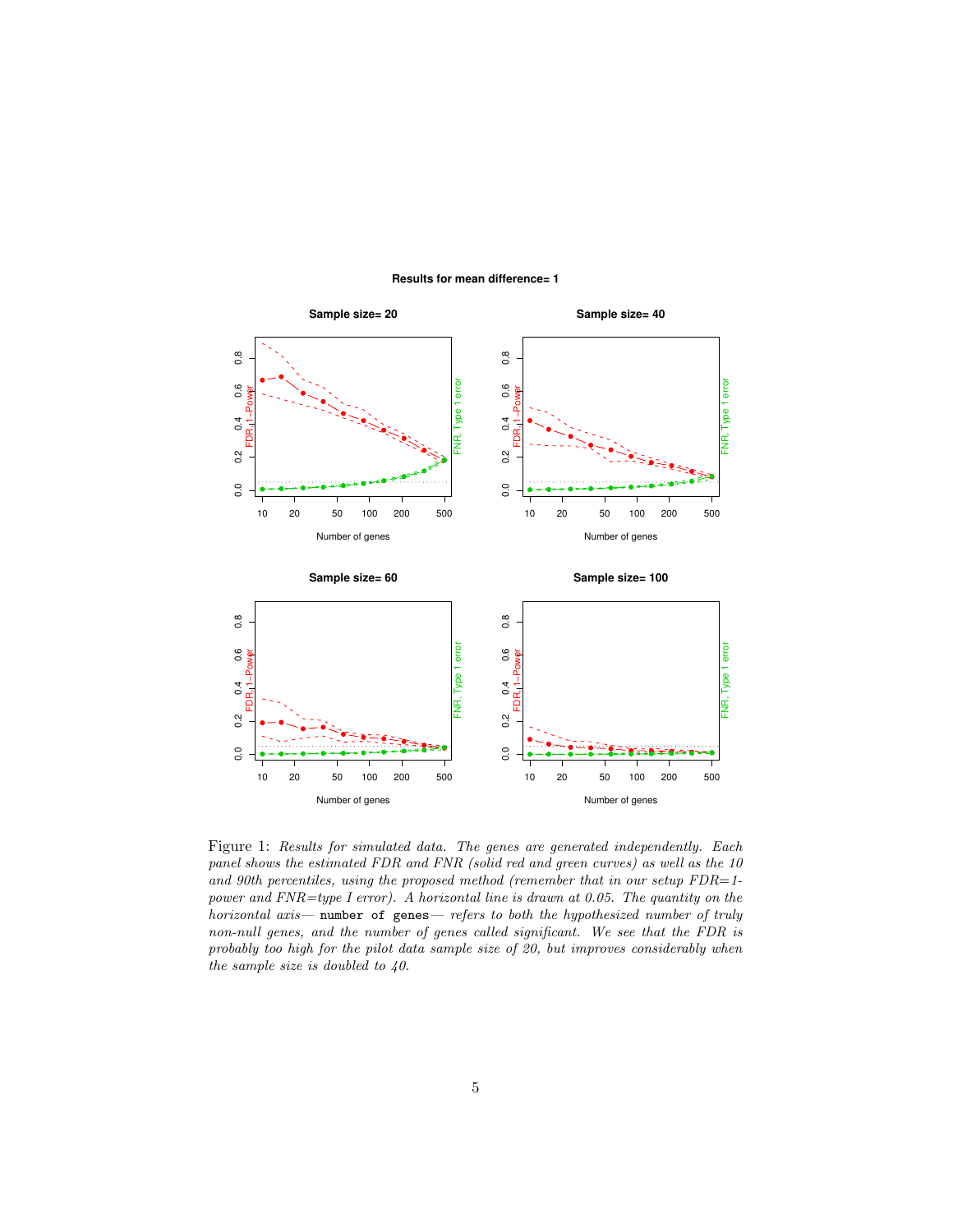

### **Results for mean difference= 1**

Figure 2: Results for first simulation study. Here the FDR and FNR are estimated by direct simulation from underlying model.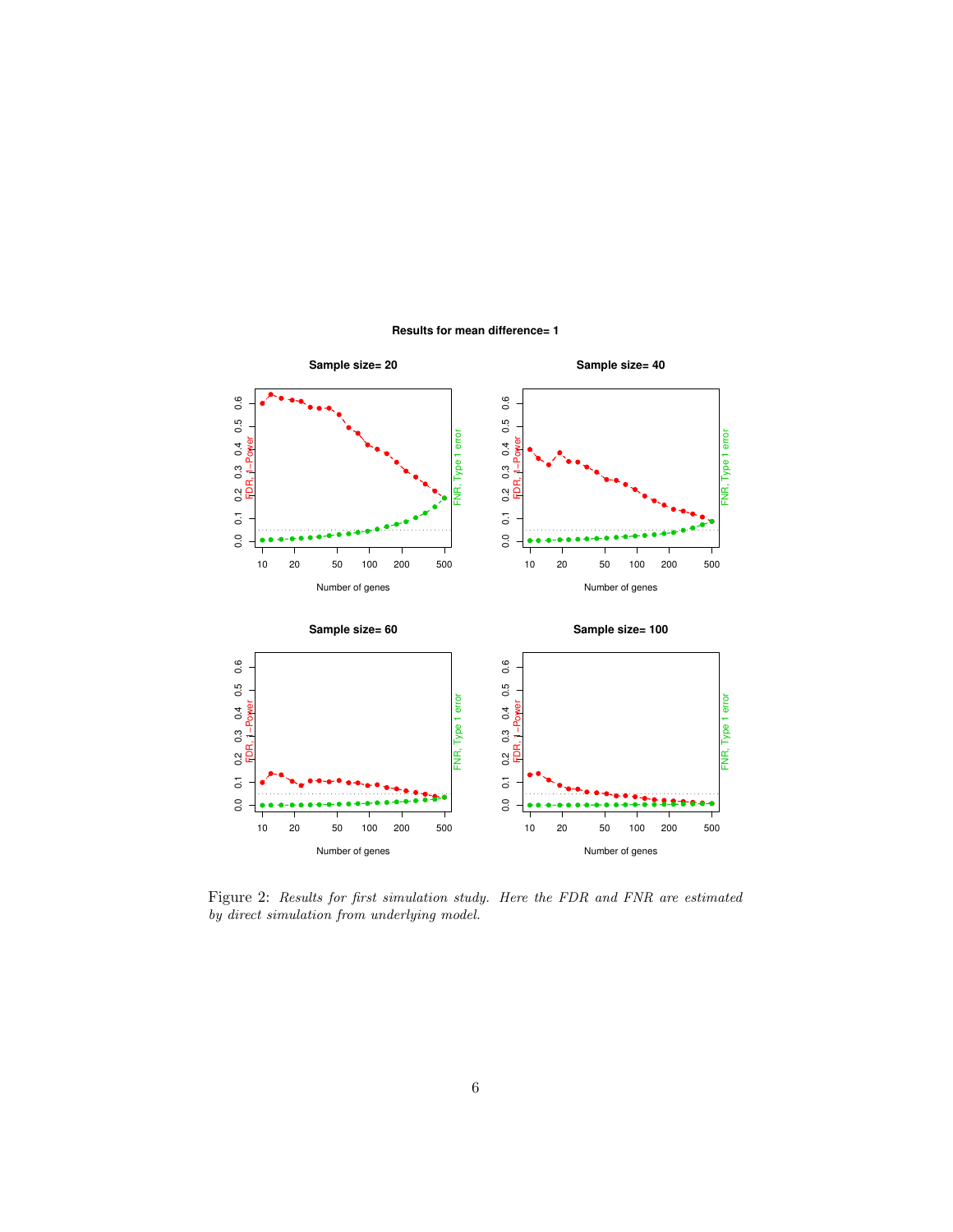### **Results for mean difference= 1**



Figure 3: Results for second simulated example (correlated genes).

# 4 Discussion

We have presented a simple method for assessing sample sizes, that starts with a permutation-based analysis for some pilot data. The method gives reasonably accurate estimates of false discovery rates and false negative rates, as a function of the total number of samples. Our proposal is implemented in the SAM package- the Excel add-in and the R package samr (Chu et al. 2002).

Acknowledgments: The author was partially supported by National Science Foundation Grant DMS-9971405 and National Institutes of Health Contract N01-HV-28183.

### References

- Chu, G., Narasimhan, B., Tibshirani, R. & Tusher, V. (2002), Significance analysis of microarrays (sam) software. Available: http://wwwstat.stanford.edu/~tibs/SAM/ via the Internet. Accessed 2003 July 16.
- Lee, M.-L. & Whitmore, G. (2002), 'Power and sample size for microarray studies', Statistics in Medicine (21), 3543–3570.
- Muller, P., Parmigiani, G., Robert, C. & Rousseau, J. (2004), Optimal sample size for multiple testing: the case of gene expression microarrays. Working paper.
- Pawitan, Y., Michiels, S., Koscielny, S. Gusnanto, A. & Ploner, A. (2005), 'False discovery rate, sensitivity and sample size for microarray studies', Bioinformatics (21), 3017–24.